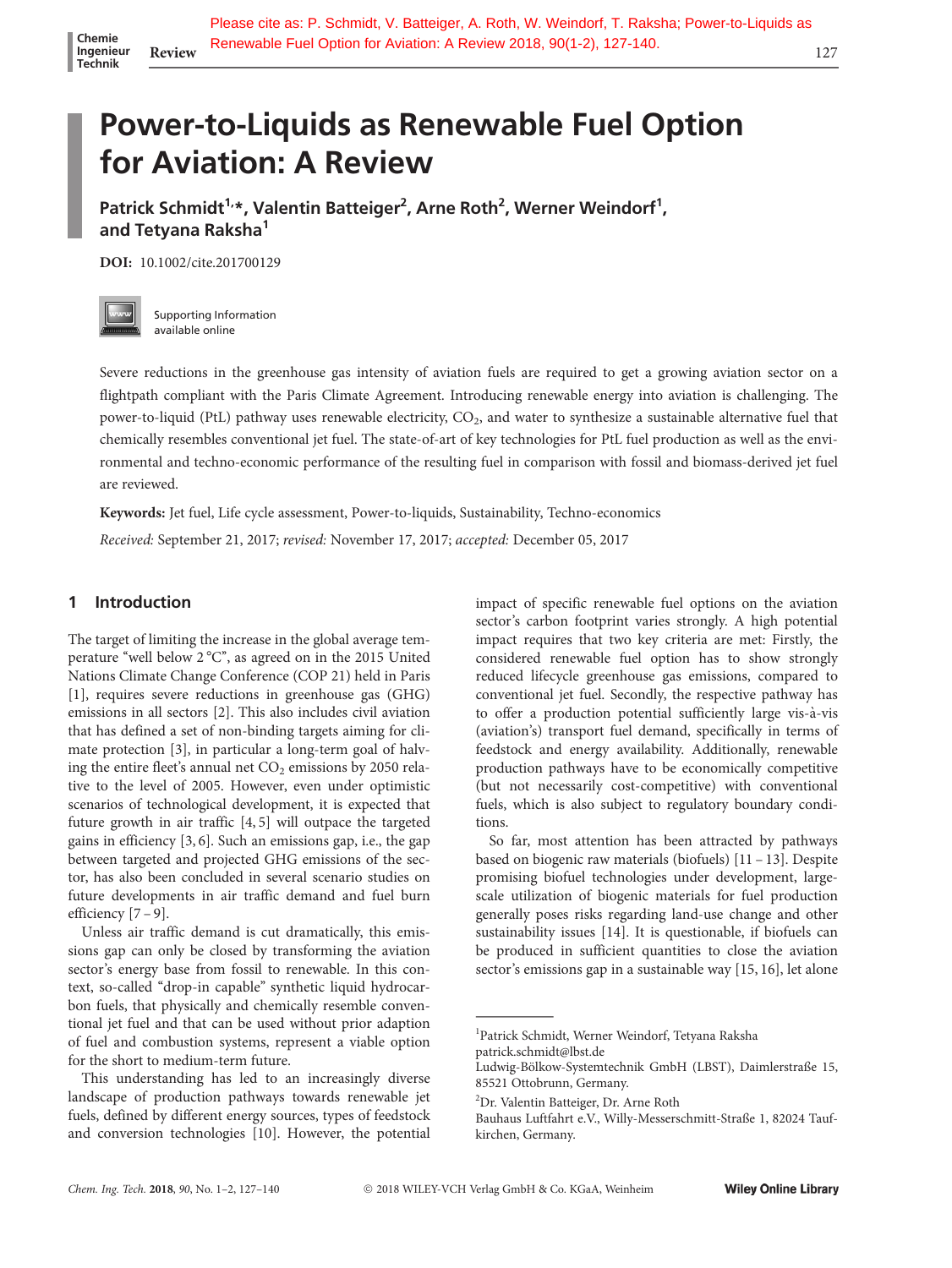to facilitate the energy transition in the entire transport sector. These concerns have given rise to R&D efforts devoted to renewable production pathways that do not rely on biomass as feedstock. Examples of such renewable non-biogenic technologies are solar-thermochemical fuels [17, 18] and power-to-liquids (PtL) [19, 20].

This paper discusses PtL as a sustainable and scalable technology and as enabler for the transition from a fossil to a renewable energy base in civil aviation. Important PtL process steps and technology options are described, in particular the aspect of providing the required renewable energy and the feedstock carbon dioxide  $(CO<sub>2</sub>)$ . Recent progress in technology development and industrial deployment of PtL is presented and environmental as well as techno-economic performance potentials of PtL fuels are discussed.

## 2 The Power-to-Liquid Process

The three main constituents of PtL are electricity, water and carbon dioxide  $(CO_2)$ . The generic PtL production process consists of the following key steps as depicted in Fig. 1: First, hydrogen is produced in an electrolyzer (see Sect. 2.1) using renewable electricity and water as educts. Then, hydrogen and  $CO<sub>2</sub>/CO$  are synthesized to hydrocarbons and converted into specified hydrocarbon target products.

Two main pathways are currently discussed for the production of PtL: the Fischer-Tropsch (FT) pathway (depicted in Fig. 2 and detailed in Sect. 2.2) and the methanol pathway (depicted in Fig. 3 and further detailed in Sect. 2.3).

The state-of-development of key steps and the two PtL production pathways are described in the following sub-



Figure 1. Generic PtL production scheme [19].



Figure 2. Fischer-Tropsch pathway to produce PtL (incl. the option of using high-temperature electrolysis) [19].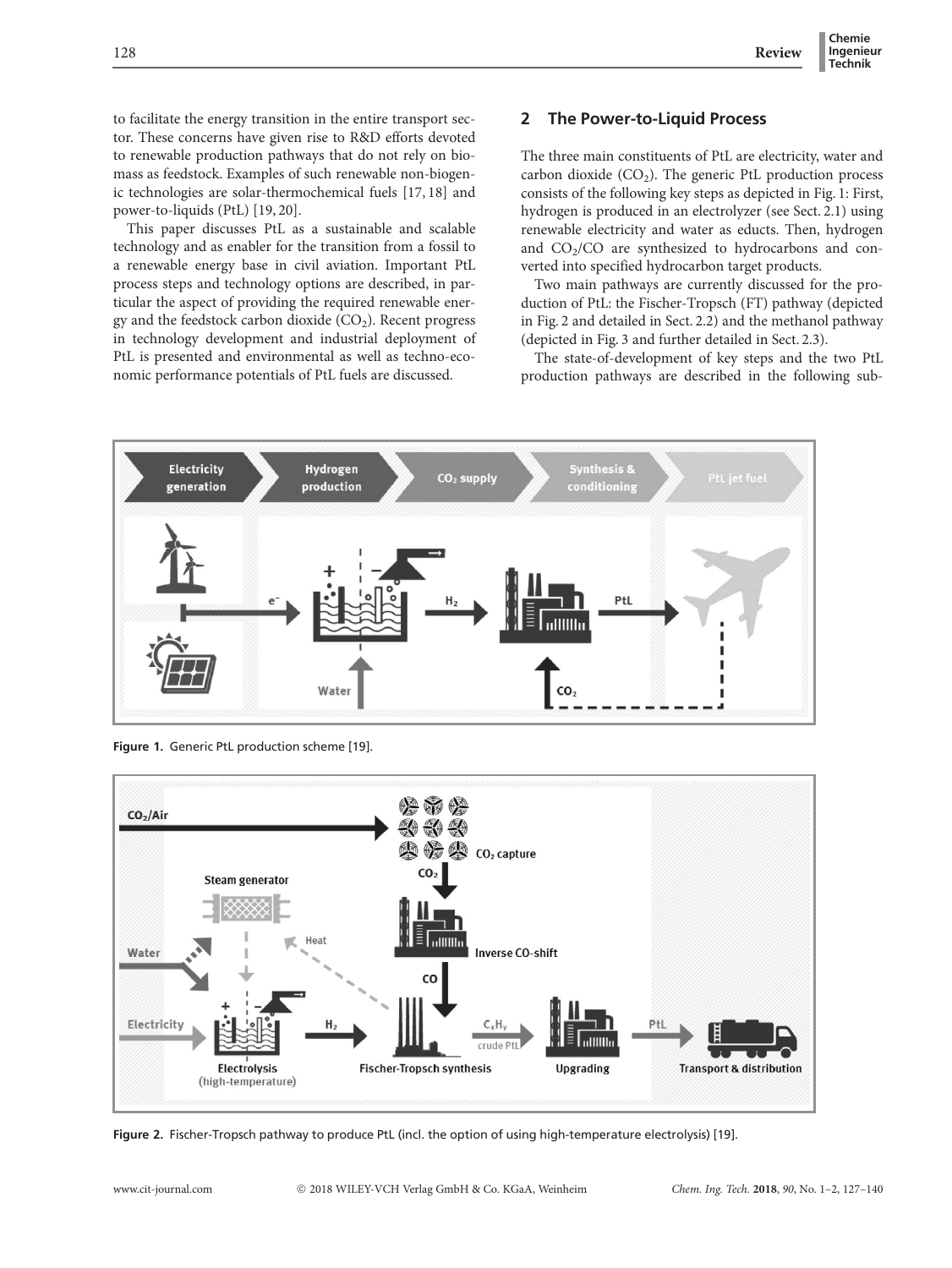

Figure 3. Methanol (MeOH) pathway to produce PtL (incl. the option of using high-temperature electrolysis) [19].

sections. An overview of relevant PtX processes is given in Tab. S1 in the supporting Information.

#### 2.1 Electrolysis

The history of electrolyzer applications dates way back to 1891, when Paul la Cour coupled a windmill with an electrolyzer to store energy as hydrogen [21]. In the late 1980s, German research institution DLR coupled a 350 kW<sub>e</sub> electrolyzer directly to a solar power plant in Riyadh, Saudi Arabia. Initiated by Ludwig Bölkow, a 300 kW<sub>e</sub> power-tohydrogen plant for larger-scale integration of a 360 kW photovoltaic power park was opened 1991 in the Bavarian Forest in the context of the Solar-Wasserstoff-Projekt.

Historically, electrolyzers once already had been a commercial technology at industrial-scale. In the 1900s in Norway, Egypt, India, and Canada, several large-scale electrolyzer plants with up to 150 MWe each connected to hydro power supplied over decades hydrogen for synthetic fertilizer production. During the past decades' domination of fossil resources, the main electrolyzer application had been in the kW-scale for on-site supply of hydrogen as generator coolant in thermal power plants.

With the advent of renewable power generation, the industrialization of polymer electrolyte membrane (PEM) fuel cells and the market development of power-to-gas applications, PEM electrolyzers closed up with traditional alkaline electrolysis technology. Today, electrolyzers with few W to many hundred kW per unit capacities are technically proven and commercially available. Products in the lower single-digit MW range have become standard lately. Design concepts and detail engineering for multi-unit power-to-hydrogen production plants up to 60 and 100 MW have been laid out. For example, the electrolyzer manufacturer Nel entered an industrial-scale power-to-gas framework agreement with the French company H2V PRODUCT. The first 100 MW hydrogen plant has a contract value of approximately NOK 450 million or about NOK 4500 per kW of electricity input  $(\sim 490 \text{ E kW}^{-1}_e)$  [22].

For comparison, for a PtL plant producing 100 kt of jet fuel per year requires some 600 MW<sub>e</sub> of installed electrolyzer production capacity, assuming a low-temperature electrolysis system operating 3750 equivalent full load h  $a^{-1}$  with an efficiency of 71 % for the electrolysis plant, an efficiency of 75 % for the FT plant (including upgrading), and a lower heating value of 43 MJ  $kg^{-1}$  of jet fuel.

Specific investment for uninstalled low-temperature electrolysis has fallen from several thousand  $\epsilon kW_e^{-1}$  (PEM) to a few hundred  $\text{E}\,\text{kW}_{\text{e}}^{-1}$  (alkaline and PEM) over the last 10 a [23 – 25]. Further cost reductions can be expected through upscaling of single units and complete system capacities. Similar to photovoltaics or Li batteries, electrolyzers are a surface related technology that can be fabricated in industrial environments, and thereby benefit from typical economies of scale for industrial production. Between 1980 and 2015, PV achieved cost-reduction of 24 % in average with every doubling of PV cumulated installed capacities [26], while battery packs for electric vehicles achieved 6 – 9 % cost-reduction following a cumulative doubling of production [27]. In reference [28] a learning rate of 13 % for PtX plants is assumed. For our estimation of future electrolyzer cost, we apply this learning rate both for alkaline and PEM electrolyzers.

High-temperature (steam) electrolysis uses solid oxide electrolyzer technology (SOEL). Using high-temperature heat, e.g., from the exothermic reaction of FT or methanol synthesis, reduces the electrical energy demand for producing PtL. However, in case of  $CO<sub>2</sub>$  extraction using direct air capture via temperature-swing adsorption technology (e.g.,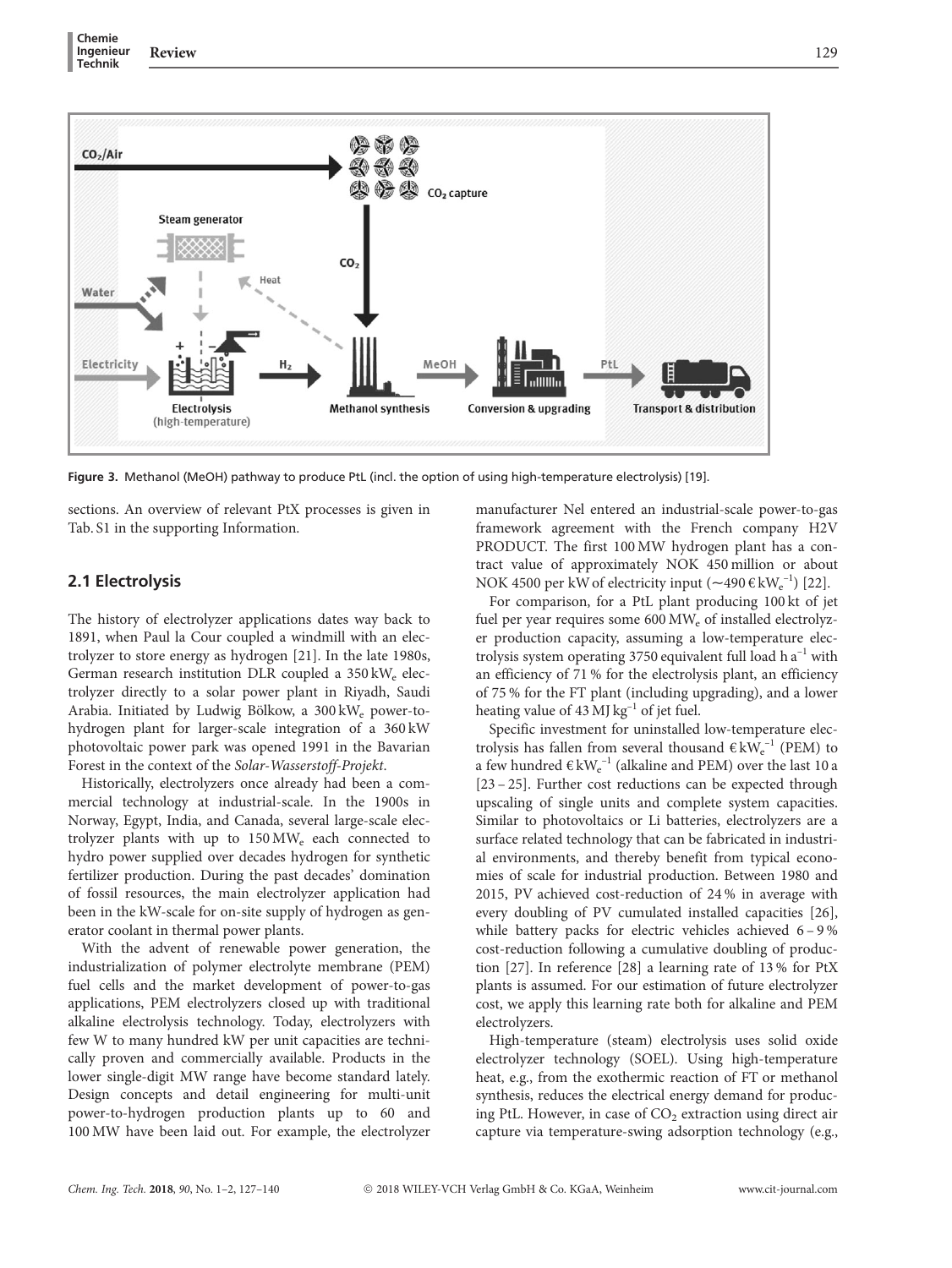from Climeworks), heat is required which reduces the efficiency advantage of high temperature electrolysis. The commercialization of SOEL is in an earlier stage compared to PEM and alkaline electrolysis (see Section 2.5 for current examples).

High-temperature co-electrolysis of water and CO to form hydrogen and CO is in an early stage of research and development. This technology would render the use of reverse water-gas-shift or the development of  $CO_2$ -tolerant FT synthesis void (see Sect. 2.2 on the FT pathway).

#### 2.2 Fischer-Tropsch Pathway

FT synthesis was developed in the 1920s by Franz Fischer and Hans Tropsch with the original purpose to produce liquid hydrocarbon fuels from coal. The process is fed by synthesis gas (syngas), a mixture of carbon monoxide (CO) and hydrogen  $(H_2)$  that can be generated via gasification of coal, and results in a mixture of saturated hydrocarbons (here indicated as  $(-CH<sub>2</sub>-)$  unit:

$$
CO + 2H_2 \to (-CH_2-) + H_2O \quad \Delta H_R = -165 \text{ kJ mol}^{-1}
$$
\n(1)

The relevance of FT synthesis for PtL and other fuel production pathways is based on the fact that syngas can be generated from virtually any carbonaceous feedstock. Apart from coal, this includes methane (natural gas, flare gas or biogas from fermentation) in the gas-to-liquids (GtL) pathway as well as dry biomass, but also syngas electrochemically generated from  $CO<sub>2</sub>$  and water, as in case of PtL.

Although FT synthesis has a long history of industrial application, new production pathways give rise to new developments in FT technology. The main difference between the conventional FT processes and new enterprises is scale: Conventional liquefaction plants have production capacities of tens of thousand barrels per day (bpd). Relying on coal and natural gas as low-cost feedstock of vast local availability, CtL and GtL plants can take advantage of a highly positive effect of economies of scale [29].

For example, Shell's GtL facility located in Bintulu, Malaysia, has a production capacity of 14 700 bpd [30, 31]. For a PtL plant, this corresponds to annual electricity consumption for the electrolysis alone of about 17.5 TWh, or 3 % of the 2015 German electricity demand of 521 TWh [32], and requires an upstream electrolysis plant of above 2 GW installed power. However, such a scale is not realistic for early PtL projects as the investment into individual facilities would be associated with tremendous financial risks. Similar challenges exist for other emerging FT-based pathways that utilize biomass, waste streams or limited resources of natural gas, where the local feedstock availability is insufficient to supply a large-scale FT unit or the collection of sufficient quantities would impose prohibitively high cost.

In order to enable implementation of new value chains, various companies are developing FT reactor systems of substantially reduced production capacities. An overview of developing small-scale FT technologies can be found in references [33, 34].

Several of the industrial small-scale FT projects are based on a microstructured reactor design. Such reactors consist of parallel arrays of microchannels, with channel diameters typically ranging from 0.1 to 5 mm, about 1 to 2 orders of magnitude smaller than conventional reactor tubes [35]. The reactor channels are interleaved with coolant channels.

The small diameter of microchannels leads to increased surface area in relation to the reactor volume, strongly enhancing heat transfer and improving temperature control. This is particularly important for strongly exothermic processes, such as FT synthesis. Moreover, mass transfer is substantially improved. Therefore, microchannel FT reactor systems enable a process intensification through reduced specific reactor volume (volume per production capacity), process acceleration by a factor of 10 to 1000 and increase of catalyst productivity (formed product quantity per hour per catalyst volume) [35]. This process intensification holds the potentials of cost-effective production at substantially smaller scales compared to conventional FT units.

Examples of companies driving the commercialization of microchannel FT technology are Velocys Inc. and Ineratec GmbH. While Velocys' commercialization activities are currently focused on GtL [36] and BtL [37] projects, Ineratec's FT technology has recently been deployed in a PtL demonstration plant in Finland as part of the Soletair project [38] (Fig. 4). This project aims at demonstrating the complete PtL process chain, including renewable electricity generation, hydrogen production through PEM electrolysis,  $CO<sub>2</sub>$ provision from direct air capture (DAC), RWGS for CO generation, FT synthesis and refining to fuel products.



Figure 4. Chemical synthesis unit of the Soletair project with Ineratec's FT reactor (Copyright by Ineratec/VTT).

An important advantage of FT-based fuel synthesis lies in the excellent suitability of the produced fuels for applications in various transport sectors. With respect to aviation, FT-based synthetic jet fuel has been approved for use in commercial aviation in blends of up to 50 % with conventional jet fuel [39]. Importantly, this approval is not restricted to certain types of feedstock, but valid for all FT-based pathways, as the long as the fuel is ''wholly derived from synthesis gas via the Fischer-Tropsch (FT) process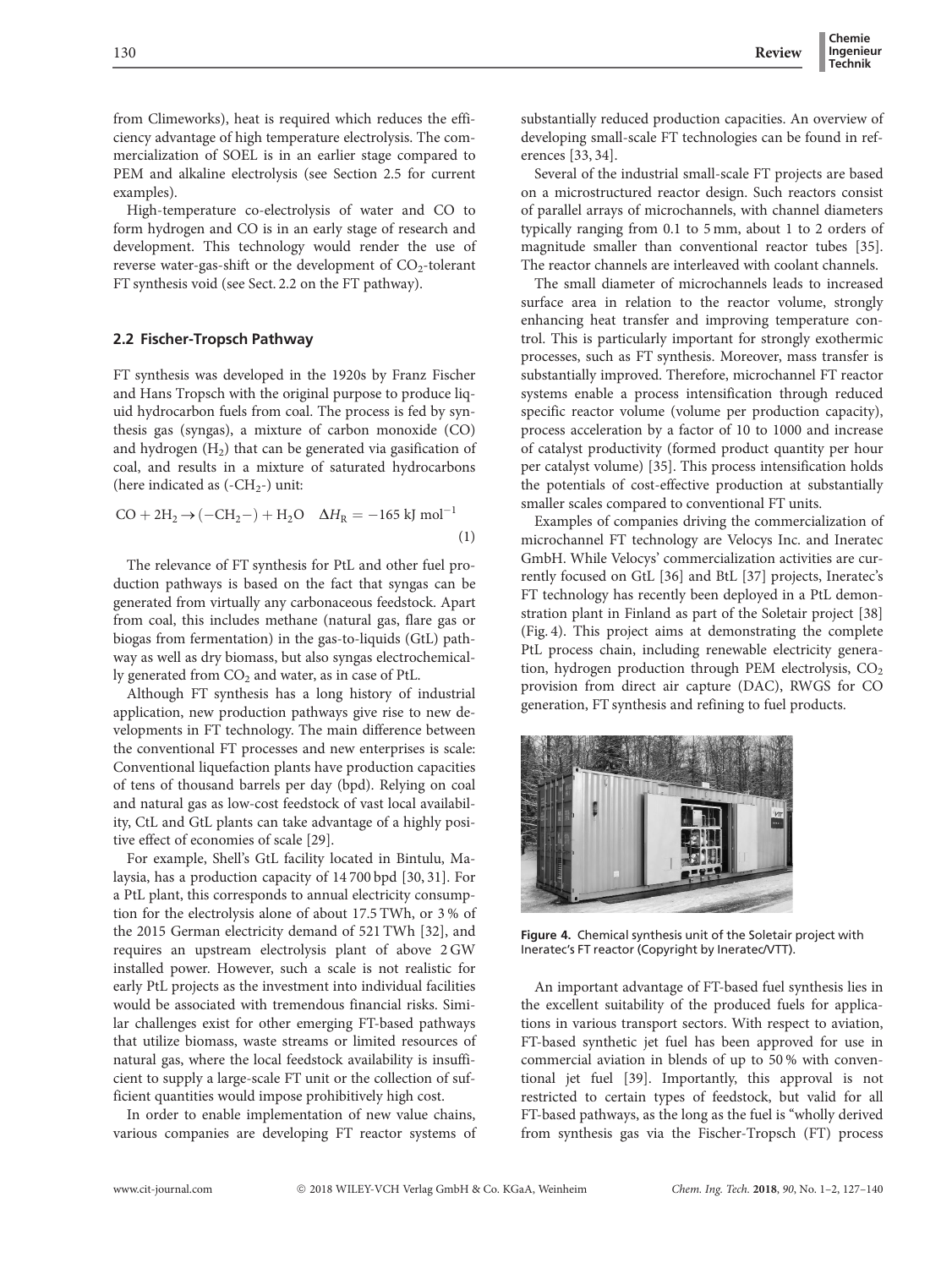using Iron or Cobalt catalyst'' and subsequently refined to meet the defined specifications [39].

#### 2.3 Methanol Pathway

An alternative to FT synthesis as liquefaction process is the production of methanol as intermediate product. Today, methanol is industrially produced from synthesis gas, typically generated from natural gas or coal, using the ternary  $Cu-ZnO-Al<sub>2</sub>O<sub>3</sub>$  catalyst according to the following equation  $[40]$ :

$$
CO(g) + 2H2(g) \rightarrow H3COH(l) \quad \Delta H0 = -131.6 \text{ kJ mol}^{-1}
$$
\n(2)

The reaction is significantly accelerated in the presence of small quantities of  $CO<sub>2</sub>$  of about 10 % in the feed stream [41]. Recent research efforts focus on the development of catalysts supporting direct hydrogenation of  $CO<sub>2</sub>$ , without requiring prior RWGS reaction to generate CO [42]:

$$
CO_2(g) + 3H_2(g) \rightarrow H_3COH(l) + H_2O \quad \Delta H^0 = -137.8 \text{ kJ mol}^{-1}
$$
  
(3)

Direct conversion of  $CO<sub>2</sub>$  poses several technical challenges, particularly with respect to required pressures that often exceed 30 MPa for promising reaction performance [43]. Nevertheless, the company Carbon Recycling International (CRI) operates a commercial methanol production plant based on direct reaction of  $CO<sub>2</sub>$  with electrolytically generated hydrogen [44]. The CRI facility in Iceland is operational since 2012 and yields 4000 t of methanol per year [45].

Methanol is a versatile raw material for the chemical industry and represents an important commodity with an annual production of close to 80 Mt in 2016 [46] and, correspondingly, large markets. It is also of importance in the production of transport fuels, such as methyl ethers (e.g., dimethyl ether (DME)) or biodiesel. Methanol can also be used as blendstock in gasoline [47], and direct use of pure methanol as marine fuel is tested in commercial pilot projects [48].

An interesting option, especially from the aviation sector's point of view, is the conversion of methanol into liquid hydrocarbon products that are potentially suitable as synthetic jet fuel. In addition to the more commonly known methanol-to-gasoline (MtG) process that is currently deployed in several commercial plants, Mobil has also demonstrated the conversion of methanol into middle distillate fuels (diesel and kerosene).

Both, the MtG process as well as production of distillate fuels from methanol, rely on shape-selective zeolite catalysts [49], particularly ZSM-5 zeolite catalyst [50]. The distillate fuels pathway (depicted in Fig. 5) comprises the conversion of methanol into light olefins and the subsequent oligomerization of light olefins with mild hydrotreatment and fractionation. The process yields products in the distillate as well as in the gasoline range and can be adjusted to shift yields of the desired fraction (distillate or gasoline) to above 80 % [50].

Both processes, methanol to olefin conversion and subsequent distillate synthesis, have been demonstrated in Mobil facilities in the 1980s with favorable reported yields, efficiencies and selectivities [49, 50]. Analysis of the quality of the distillate fractions showed that selected requirements of diesel and jet fuel specifications are fulfilled [49]. The process also generates aromatic compounds, rendering Mobil's methanol to distillate pathway potentially suitable for producing 100 % drop-in capable synthetic jet fuel, as a minimum content of 8 % aromatics is required according to current fuel standard ASTM D7566. But Mobil's methanol-todistillate process has not yet been commercialized and the methanol pathway has not undergone the American Society for Testing and Materials (ASTM) approval procedure. Hence, more comprehensive analyses are required to assess the drop-in quality for diesel or jet fuel applications, even though preliminary results [49] do not give rise to expect a lesser suitability than in case of other already approved synthetic jet fuels.



Figure 5. Basic process scheme of Mobil's distillate fuels production from methanol: Light olefins form in a mixture of methanol and dimethylether (DME), further growing to higher olefins, followed by oligomerization to higher branched or cyclic species and mild hydrotreatment, yielding branched (iso) and cyclic paraffins as well as aromatic compounds [50].

#### 2.4 CO<sub>2</sub>/CO Supply

There are three major groups for sourcing concentrated CO2, namely from (i) fossil origin, such as flue gas of coal, oil or gas firing units and industrial processes, such as blast furnace gas, coke-oven gas, calcination of limestone; (ii) mineral origin like geothermal sources and cement production; (iii) renewable origin, such as biogas upgrading, breweries, ethanol plants, flue gas from biogas/solid biomass combustion, and extraction from air.

The extraction of  $CO<sub>2</sub>$  from concentrated sources or the air can be conducted via, e.g., scrubbing with amines (stateof-the-art technology for CO<sub>2</sub> separation from concentrated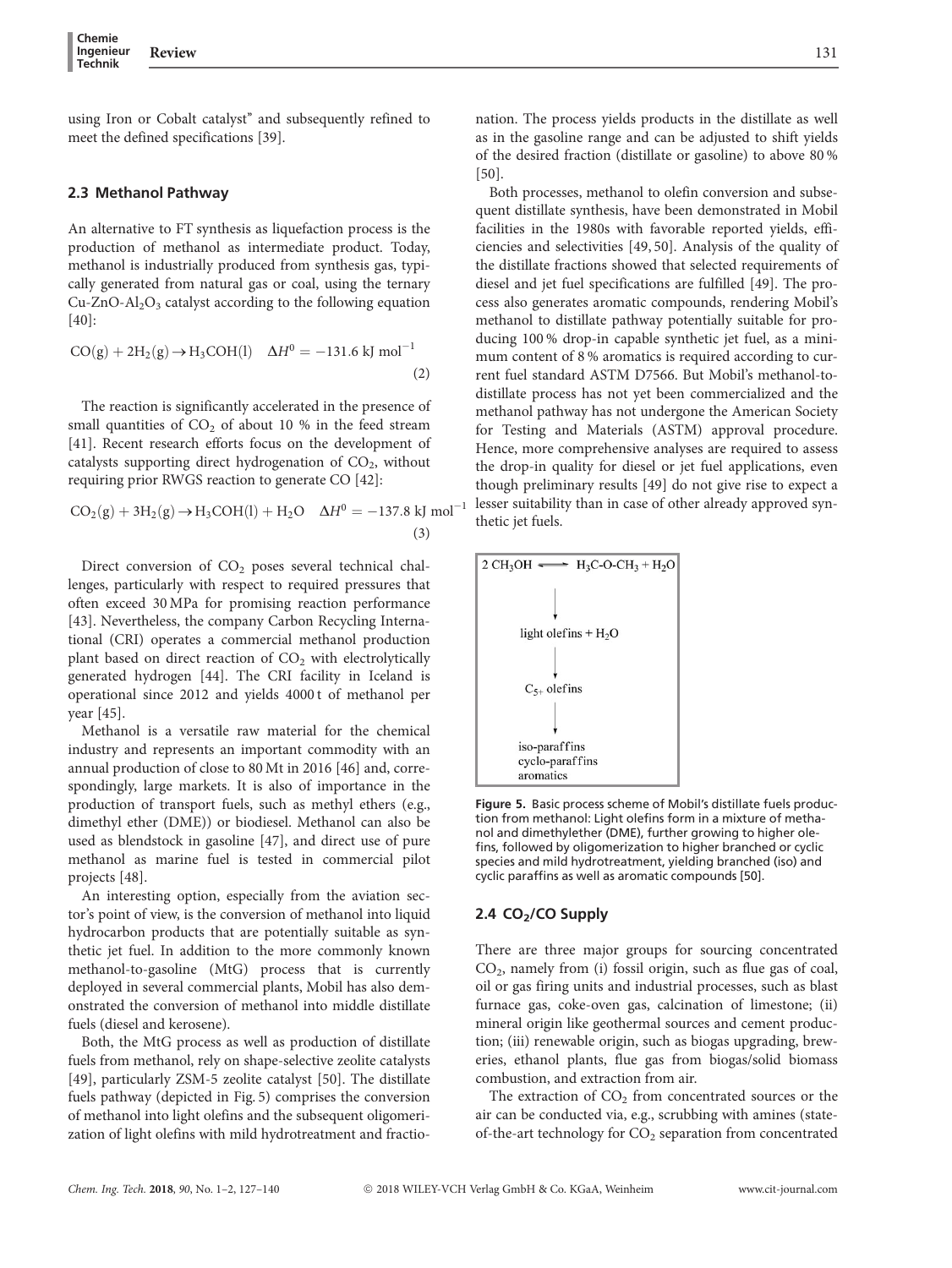sources) [51, 52]; scrubbing with potassium or sodium hydroxide and subsequent electrodialysis (mainly proposed for direct air capture of  $CO<sub>2</sub>$ ) [53 – 55]; or temperature swing adsorption (mainly developed for direct air capture of  $CO<sub>2</sub>$ ) [56].

For the cost and efficiency calculations in this paper, direct air capture via temperature swing adsorption/desorption (TSA) is taken into account with regeneration of the sorbent using low temperature heat (95 °C). The technical and economic data have been derived from the Swiss company Climeworks [57].

 $CO<sub>2</sub>$  liquefaction and buffer storage is considered to purify the  $CO<sub>2</sub>$  feed and to support decoupling the (fluctuating) renewable electricity supply from PtX production.

FT synthesis requires CO and hydrogen as reaction educts.  $CO<sub>2</sub>$ , thus, has to be converted into CO via reverse water-gas-shift (RWGS). Today, this process is established at smaller scales only, and scale-up of the RWGS to industrially relevant capacities is needed to facilitate commercial PtL production. Alternatively, co-electrolysis of water and  $CO<sub>2</sub>$  to directly form  $H<sub>2</sub>$  and CO is a technology option being researched [58]. For the synthesis of methanol as primary PtL product,  $CO$  and  $CO<sub>2</sub>$  can be both applied as re-

actants (see Sect. 2.3). Sustainability aspects associated with different  $CO<sub>2</sub>$  sources are discussed in Sect. 5.

2.5 PtX Pilots, Demonstration and Up-Scaling

To-date, no complete power-tojet fuel pathways has been demonstrated yet. However, PtL system integration is progressing in Iceland [59], Finland [60], Germany [61], and Norway [62].

In Tab. S1 an overview of selected current PtX upscaling and industrialization projects is given. The examples are depicted by technologies/process steps that are at the same time key enablers for the development towards industry-scale power-to-liquids production pathways.

To-date, the majority of powerto-x plants are located in Europe, especially in Germany, although PtX is also gaining momentum internationally as a vector for bulk energy imports and exports [63 – 65]. As per October 2017, there are more than 50 PtX pilot and demonstration projects worldwide in operation or under construction [66]. About 40 projects are currently in operation in Europe [67], thereof more than 20 power-to-gas  $(H_2, CH_4)$  research and pilot plants in Germany [68]. The electrolyzer is at the heart of PtX pathways. Concept designs and basic engineering for two to three-digit multi-megawatt power-to-hydrogen plants are presented by industry stakeholders like Areva H2Gen [69], Hydrogenics [70], ITM [71], Nel [72], Siemens [73], among others.

## 3 Techno-Economic Performance

In this chapter, the current and long-term costs for the production of PtL jet fuel 'well-to-tank' from renewable sources are considered. Tab. 1 shows the technical and economic data for PtL fuel production based on today's cost data supplied by manufacturers. Today, there are only a few smallscale PtL plants operational that generate liquid hydrocarbon products, including kerosene. However, the key process steps of PtL production chains, most notably water electrolysis, hydrogen storage vessels, FT and methanol synthesis and refining technologies, are already mature and industri-

Table 1. Techno-economic data for PtL fuel production plant with low temperature electrolysis today.

| Today                                          |                         | Methanol pathway      |                        | Fischer-Tropsch pathway |                        |
|------------------------------------------------|-------------------------|-----------------------|------------------------|-------------------------|------------------------|
| CO <sub>2</sub> source                         |                         | Direct air<br>capture | Concentrated<br>source | Direct air<br>capture   | Concentrated<br>source |
| Technical key data                             |                         |                       |                        |                         |                        |
| Electricity input [MW]                         |                         | 76                    | 60                     | 73                      | 60                     |
| Fuel output                                    | [MW <sub>LHV</sub> ]    | 29                    | 29                     | 28                      | 28                     |
|                                                | $[t h^{-1}]$            | 2.4                   | 2.4                    | 2.4                     | 2.4                    |
|                                                | [ $\rm kt \, yr^{-1}$ ] | 10                    | 10                     | 9                       | 9                      |
| Efficiency [%]                                 |                         | 39                    | 48                     | 39                      | 47                     |
| Investment                                     |                         |                       |                        |                         |                        |
| Electrolysis (low temp.) $[M \in ]$            |                         | 28                    | 28                     | 28                      | 28                     |
| $H_2$ storage [M $\varepsilon$ ]               |                         | 3                     | 3                      | 30                      | 30                     |
| $CO2$ supply [M $\varepsilon$ ]                |                         | 55                    | 8                      | 55                      | 8                      |
| Synthesis & conditioning [M€]                  |                         | 19                    | 19                     | 18                      | 18                     |
| Total [M€]                                     |                         | 105                   | 58                     | 131                     | 84                     |
| Specific costs                                 |                         |                       |                        |                         |                        |
| $\lbrack \in GJ_{LHV}^{-1}\rbrack$<br>Jet fuel |                         | 95.0                  | 71.0                   | 97.7                    | 75.2                   |
| $\lceil \epsilon \, t^{-1} \rceil$             |                         | 4100                  | 3062                   | 4215                    | 3245                   |
| Sensitivity (optimistic <sup>a)</sup> ) [%]    |                         | $-28$                 | $-30$                  | $-27$                   | $-28$                  |
| Sensitivity (pessimistic b) [%]                |                         | $+4.1$                | $+5.5$                 | $+4.0$                  | $+5.2$                 |

<sup>a)</sup> Electricity costs: 6.6 cent kWh<sup>-1</sup> instead of 10.3 cent kWh<sup>-1</sup>. <sup>b)</sup> Investment electrolyzer, synthesis & conditioning: +50 %.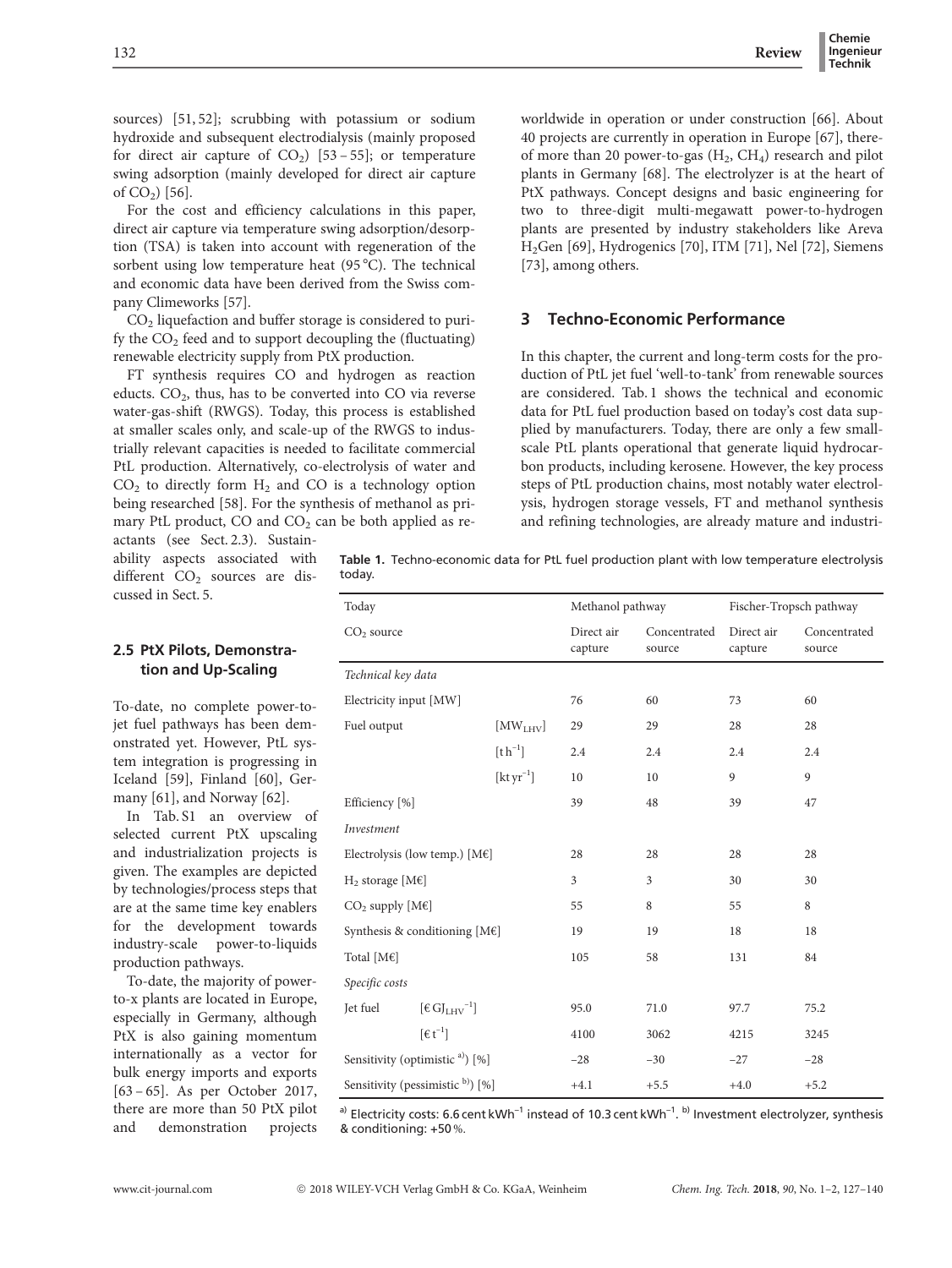ally applied. Only the RWGS reactor has yet to be demonstrated at relevant scale and is currently tested at Sunfire in Dresden [74].

The investment for the methanol synthesis, MtSynfuels plants, and the FT synthesis plants have been derived from biomass-to-liquid (BtL) plants with a capacity of some  $100$  kt a<sup>-1</sup> based on data from various manufacturers. A scaling exponent of 0.7 has been applied for down- or upscaling. For today it has been assumed that the capacity per unit is one tenth of that in 2050. The  $CO<sub>2</sub>$  supply consists of the DAC plants and the  $CO<sub>2</sub>$  liquefaction and storage. In case of  $CO<sub>2</sub>$  from concentrated source it has been assumed that the  $CO<sub>2</sub>$  comes from an existing biogas plant with biogas upgrading. As a result, only investment for  $CO<sub>2</sub>$ compression, liquefaction and storage is required. The electricity generation costs have been derived from a mix of renewable energy sources plus electricity transport and distribution.

The projected costs of PtL fuel production via the FT and methanol pathway are presented in Tab. 2, along with underlying process parameters and assumptions. The cost for renewable electricity is assumed to be  $40 \text{ }\epsilon \text{ MWh}_\text{e}^{-1}$  for an equivalent full-load period of 3750  $\rm h_{eq}a^{-1}$ . If a successful

be realized in a PtL process with high-temperature electrolysis if concentrated  $CO<sub>2</sub>$  from renewable point sources are used and up to  $46\%$  with  $CO<sub>2</sub>$  from DAC [19].

Today's efficiency figures can be robustly achieved using available technologies at smaller scales [19, 77]. For bulk PtL jet fuel production, improved production efficiencies and reduced capital costs are beneficial, i.e., further optimize low-temperature electrolysis, adapt the Mobil process to a methanol-to-jet fuel conversion and industrialize hightemperature (co-)electrolysis and the RWGS process.

The short-term costs of sustainable alternative jet fuel production (including PtL jet fuel) exceed the current cost of conventional jet fuel [19, 20, 75]. With PtL jet fuel from renewable sources, the avoidance of external costs for, e.g., climate change are priced-in (except aviation's climate impacts from high-altitude emissions [78]) while the costs of environmental impacts from fossil jet fuel use are externalized. Economies of scale and volume production are important elements to close the cost gap; another approach is using PV-wind-hybrid renewable power plants to increase the capacity factor for PtL production ([75] based on analyses of Lappeenranta University). Policy frameworks and support instruments will be needed to address the (initially

commercialization of high temperature electrolysis was assumed, the resulting costs could be slightly lower (still within the error bar range) compared to the low temperature case depicted in Tab. 2.

The cost of renewable power is the main driver for the overall PtL production costs [19, 57, 75, 76]. Consequently, the efficiency of the power-to-fuel conversion is crucial for the overall economic performance. Increasing efficiencies are a key objective of R&D efforts dedicated to PtL technologies. The potentials for PtL conversion efficiencies for several process configurations are presented in Tab. 2 in comparison to the stateof-the-art efficiencies achievable today in Tab. 1. The efficiency mainly depends on the efficiency of the electrolysis plant and the CO<sub>2</sub> source. The heat from the exothermal synthesis reaction can be used for heat supply for the temperature swing adsorption plant for DAC and in case of high temperature electrolysis for the heat demand of the SOEL plant. Efficiencies of up to 63 % could

|            |  |  | Table 2. Techno-economic data for PtL fuel production plant with low temperature electrolysis |  |
|------------|--|--|-----------------------------------------------------------------------------------------------|--|
| 2050 [19]. |  |  |                                                                                               |  |

| 2050                                         |                                         | Methanol pathway      |                        | Fischer-Tropsch pathway |                        |
|----------------------------------------------|-----------------------------------------|-----------------------|------------------------|-------------------------|------------------------|
| $CO2$ source                                 |                                         | Direct air<br>capture | Concentrated<br>source | Direct air<br>capture   | Concentrated<br>source |
| Technical key data                           |                                         |                       |                        |                         |                        |
| Electricity input [MW]                       |                                         | 760                   | 594                    | 729                     | 588                    |
| Fuel output                                  | [MW <sub>LHV</sub> ]                    | 319                   | 319                    | 310                     | 310                    |
|                                              | $[th^{-1}]$                             | 26.6                  | 26.6                   | 25.8                    | 25.8                   |
|                                              | $[kt yr^{-1}]$                          | 100                   | 100                    | 97                      | 97                     |
| Efficiency [%]                               |                                         | 42                    | 54                     | 42                      | 53                     |
| Investment                                   |                                         |                       |                        |                         |                        |
| Electrolysis (low temp.) $[M \in ]$          |                                         | 140                   | 140                    | 140                     | 140                    |
| $H_2$ storage [M $\varepsilon$ ]             |                                         | 3                     | 3                      | 30                      | 30                     |
| $CO2$ supply [M $\varepsilon$ ]              |                                         | 359                   | 45                     | 359                     | 45                     |
| Synthesis & conditioning $[ME]$              |                                         | 100                   | 100                    | 94                      | 94                     |
| Total [ $M \in$ ]                            |                                         | 602                   | 288                    | 622                     | 308                    |
| Specific costs                               |                                         |                       |                        |                         |                        |
| Jet fuel                                     | $\lceil \epsilon G J_{LHV}^{-1} \rceil$ | 39.8                  | 28.0                   | 42.7                    | 31.3                   |
|                                              | $\lceil \epsilon \, t^{-1} \rceil$      | 1719                  | 1206                   | 1841                    | 1352                   |
| Sensitivity (optimistic <sup>a)</sup> ) [%]  |                                         | $-44$                 | $-43$                  | $-41$                   | $-39$                  |
| Sensitivity (pessimistic <sup>b)</sup> ) [%] |                                         | $+4.9$                | $+7.0$                 | $+4.6$                  | $+6.2$                 |

a) Electricity costs: 2.1 cent kWh<sup>-1</sup> instead of 4.0 cent kWh<sup>-1</sup> based on cost data [91] and an interest rate of 4 %.  $^{b)}$  Investment electrolyzer, synthesis & conditioning: +50 %.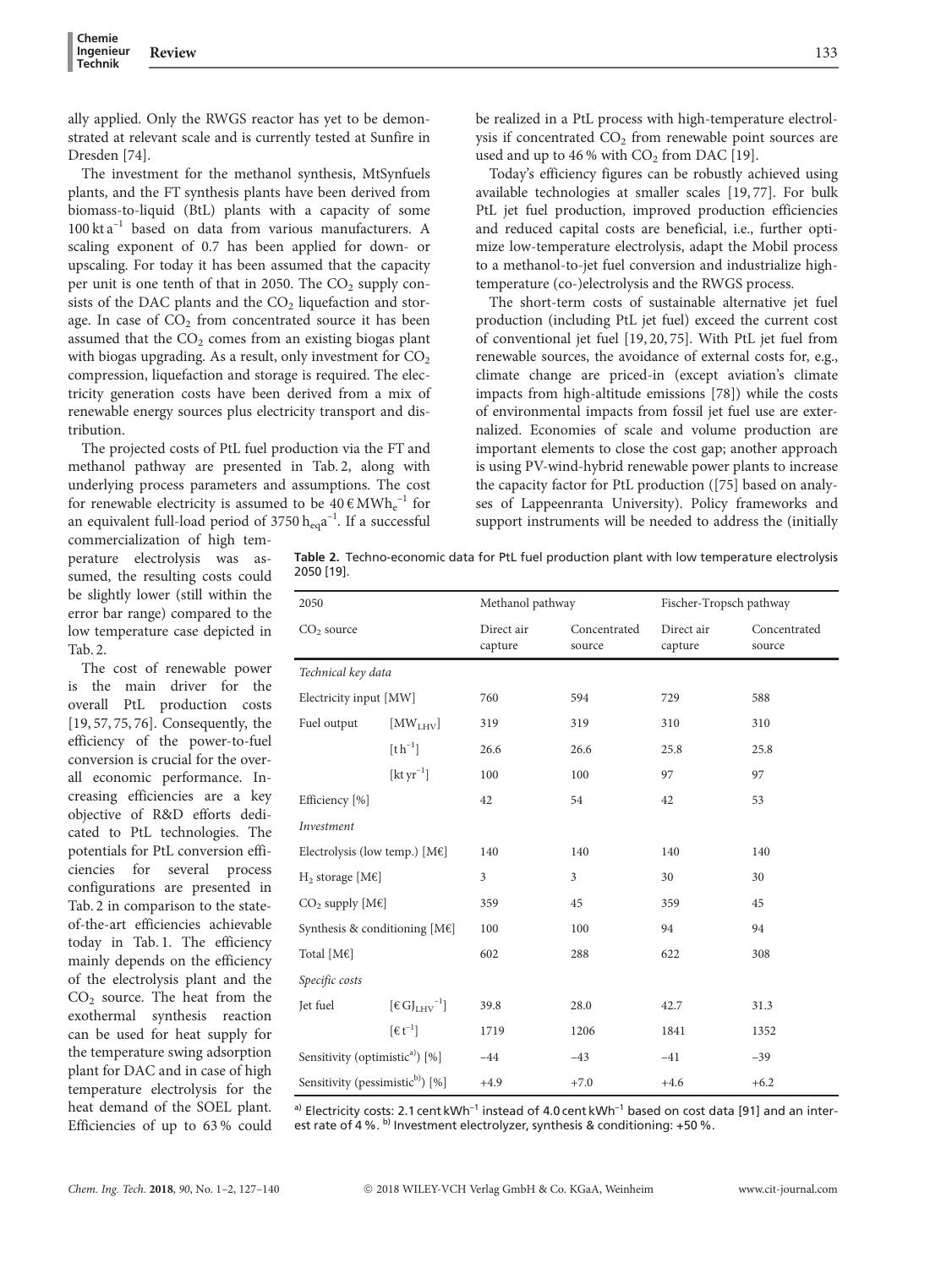substantially) higher specific costs of renewable jet fuel and bridge the economic valley of death [19, 79, 80].

# 4 Environmental Performance

Key performance indicators for the environmental assessment of alternative fuels are GHG emissions, water demand, and land requirement. Most importantly, specific GHG emissions of PtL fuels can be close to carbon neutral and substantially below fossil and most biogenic fuel options (Tab. 3).

The GHG balance of biomass-based fuels is highly sensitive to the production of the biogenic feedstock, especially with regards to direct and indirect land-use change. Even if conservatively assuming today's fossil-dominated processes and energy mixes for material sourcing and construction of facilities and power plants, the specific GHG emissions of PtL jet fuel are reduced by at least 70 % compared to the conventional jet fuel reference. In a world increasingly using renewable power, the GHG balance of renewable PtL jet fuel can be expected to develop towards a > 95 % reduction.

Furthermore, being of synthetic origin, PtL jet fuel burns cleaner than conventional kerosene, thereby reducing volatile and non-volatile particle emissions, as has been shown in studies on synthetic jet fuels produced from biogenic feedstock by NASA, DLR and others [81 – 83].

The critical issue of water consumption associated with energy conversion processes is vividly discussed as waterenergy nexus [84 – 87]. A widely accepted metric to quantitatively assess water consumption along process chains, the concept of water footprint has been developed and laid down as ISO 14046.

In case of biofuels, substantial quantities of water are consumed for biomass cultivation, e.g., through evapotranspiration of plants and water run-off from fields. In PtL fuel production, however, water is mainly needed as hydrogen source in the water electrolysis step, where it is needed as feedstock in quantities that are defined by the reaction stoichiometry of the fuel synthesis. The water demand for PtL fuel production is listed in Tab. 4 in comparison to several biogenic fuels. For both, the methanol and FT pathway, product water from synthesis and upgrading processes is used as input for the water electrolysis.

The water footprint of biofuels depends on the cultivated species, agricultural practices, local climatic conditions and soil properties. Nevertheless, the data clearly show that the water footprint of PtL fuel is by several orders of magnitude, i.e., by a factor of 400 to 15 000, lower than in case of biofuels.

The PtL water footprint translates into a net water consumption of  $170000 \text{ m}^3$  water per year for a production of  $100 \, \text{kt}_{\text{PtL}} a^{-1}$ . Even though this can be considered negligible compared to water demands of biofuel production, local water availability and supply options are relevant aspects that are typically addressed in local environmental impact assessments for plant approval.

Table 3. Specific greenhouse gas emissions of PtL fuel in comparison to various fossil and biogenic jet fuel options [19].

| Jet fuel pathway                                                                            | GHG emissions without land-use<br>change $[g_{\rm CO2eq} {\rm MJ_{fuel}}^{-1}]$ | GHG emissions including direct land-use<br>change [g <sub>CO2eq</sub> MJ <sub>fuel</sub> <sup>-1</sup> ] |
|---------------------------------------------------------------------------------------------|---------------------------------------------------------------------------------|----------------------------------------------------------------------------------------------------------|
| Crude oil (reference)                                                                       | 87.5                                                                            |                                                                                                          |
| Crude oil (ultra-low sulfur)                                                                | 89.1                                                                            |                                                                                                          |
| Oil sand (e.g., Canada)                                                                     | 103.4                                                                           |                                                                                                          |
| Oil shale (in situ)                                                                         | 121.5                                                                           |                                                                                                          |
| Natural gas (GtL)                                                                           | 101.0                                                                           |                                                                                                          |
| Coal (CtL)                                                                                  | 194.8                                                                           |                                                                                                          |
| Switchgrass (BtL)                                                                           | 17.7                                                                            | $-2.0^{a}$                                                                                               |
| Soybean oil (HEFA)                                                                          | 37                                                                              | $97.8 - 564.2$                                                                                           |
| Palm oil (HEFA)                                                                             | 30.1                                                                            | $39.8 - 698.0$                                                                                           |
| Rapeseed oil (HEFA)                                                                         | 54.9                                                                            | 97.9                                                                                                     |
| Jatropha oil (HEFA)                                                                         | 39.4                                                                            |                                                                                                          |
| Algae oil (HEFA)                                                                            | 50.7                                                                            |                                                                                                          |
| PtL (wind/PV in Germany, renewable world embedding)                                         | $\sim$ 1                                                                        |                                                                                                          |
| PtL (wind/PV in Germany, today's energy landscape in material<br>sourcing and construction) | $11 - 28^{b}$                                                                   | -                                                                                                        |

a) Negative value because soil carbon from former vegetation is lower compared to soil carbon for switchgrass. b) Including construction of power plants and production facility (today).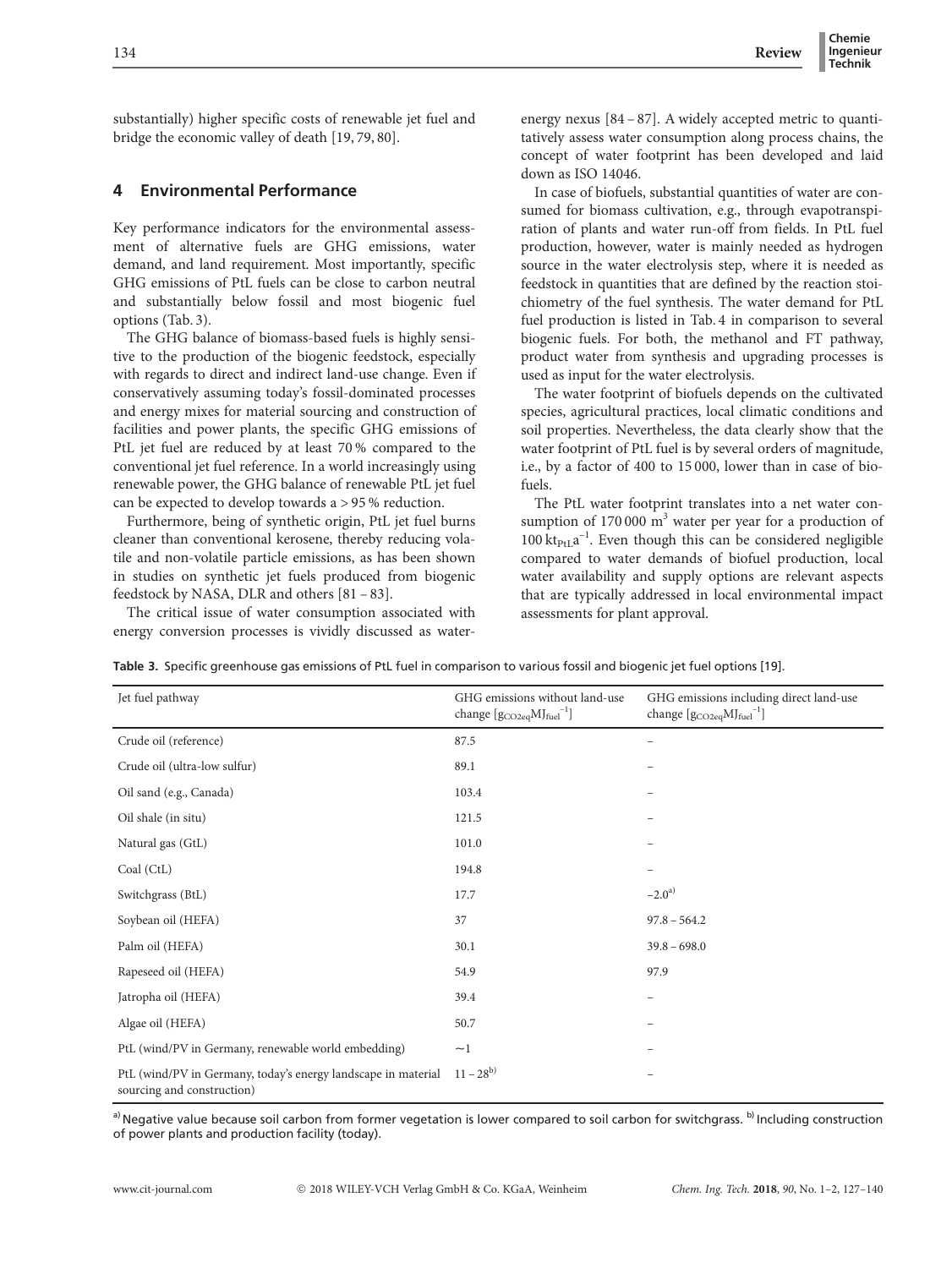| Feedstock/pathway                                         | Green water<br>$\lceil m^3 G \rceil^{-1} \rceil$ | Blue water<br>$\lceil m^3 G l^{-1} \rceil$ | Sum<br>$[m^3GJ^{-1}]$ | Sum<br>$[l_{H2O}l_{jet\text{-}fuel\text{-}eq}^{-1}]$ | Reference                   |
|-----------------------------------------------------------|--------------------------------------------------|--------------------------------------------|-----------------------|------------------------------------------------------|-----------------------------|
| Jatropha oil                                              | 239                                              | 335                                        | 574                   | 19914                                                | Weighted global Ø<br>$[92]$ |
| Palm oil                                                  | 150                                              | $\boldsymbol{0}$                           | 150                   | 5204                                                 | Weighted global Ø<br>$[92]$ |
| BtL from poplar <sup>a</sup>                              | 107                                              | 6                                          | 112                   | 3892                                                 | $[93]$                      |
| Algae oil (open pond with water recycling) <sup>a)</sup>  | $\mathbf{0}$                                     | 14                                         | 14                    | 497                                                  | $[94]$                      |
| Algae oil (open pond $w/o$ water recycling) <sup>a)</sup> | $\mathbf{0}$                                     | 53                                         | 53                    | 1839                                                 | $[94]$                      |
| PtG hydrogen (wind, PV)                                   | $\mathbf{0}$                                     | 0.076                                      | 0.076                 | 2.63                                                 | $[19]$                      |
| PtL via FT pathway (wind, PV, CSP <sup>b)</sup> )         | $\mathbf{0}$                                     | 0.040                                      | 0.040                 | 1.38                                                 | $[19]$                      |
| PtL via methanol pathway (wind, PV, CSP <sup>b)</sup> )   | $\overline{0}$                                   | 0.038                                      | 0.038                 | 1.33                                                 | $[19]$                      |

Table 4. Water demand for biofuel and power-to-fuels production. Colum 2: Green water = Precipitation on land that is stored in the vegetation, in the soil, or stays on top of the soil. Colum 3: Blue water = Water consumption from surface and groundwater.

a) In moderate climate zones, e.g., Europe, Northern USA, Southern Canada. <sup>b)</sup> Concentrated solar power via solar-thermal steam turbine with dry cooling system.

Land demand represents another performance indicator of environmental and social relevance. Tab. 5 depicts the specific gross area demand and achievable air mileage from various feedstocks. As can be clearly seen, the area-specific fuel yield of PtL is generally high and superior to the yields achieved with biofuels. Importantly, this comparison is drawn based on the gross area demand, with PV and especially wind power having substantially lower land coverage than agricultural biomass production (land coverage near 100 %). This means that especially in case of wind power, the occupied land can still be used for other purposes.

It is also important to acknowledge that it is not only the amount of land area required for production that has to be considered, it is also the type of land. Renewable power generation in principle does not depend on arable land, with desert regions, e.g., offering highly suitable conditions for photovoltaic or solar-thermal power generation. Consequently, the risk of competition between energy and food production is strongly reduced.

# 5 Requirement of Renewable Sources of Electric Energy and CO<sub>2</sub>

The environmental analysis shows that both, renewable electricity generation and renewable  $CO<sub>2</sub>$ , are necessary for sustainable PtL fuels. While the requirement of renewable electricity is generally accepted, the public debate about the environmental performance of different sources of  $CO<sub>2</sub>$  for PtL fuels (or generally of fuels from processes based on CO<sub>2</sub> as feedstock) is still ongoing. The need for renewable electricity and renewable  $CO<sub>2</sub>$  for synthetic fuel production through processes using  $CO<sub>2</sub>$  as feedstock was rigorously shown by life cycle assessment (LCA) analyses [88, 89] and is quantitatively shown here in a straightforward way on the basis of general energy and mass balances.

As a starting point the specific  $CO<sub>2</sub>$  emissions resulting from the combustion of liquid hydrocarbon fuels, termed as  $(-CH<sub>2</sub>-)$  for simplicity are quantified:

Table 5. Area-specific yield and achievable air mileage related to gross area [19].

| Production pathway             | Jet fuel yield <sup>a)</sup> [GJ ha <sup>-1</sup> a <sup>-1</sup> ] | Achievable air mileage <sup>b)</sup> [km ha <sup>-1</sup> a <sup>-1</sup> ] |
|--------------------------------|---------------------------------------------------------------------|-----------------------------------------------------------------------------|
| Jatropha oil (HEFA)            | $15 - 50$                                                           | $124 - 425$                                                                 |
| Palm oil (HEFA)                | 162                                                                 | 1379                                                                        |
| Algae oil (HEFA)               | $156 - 402$                                                         | $1327 - 3422$                                                               |
| Short rotation forestry (BtL)  | $47 - 171$                                                          | $398 - 1456$                                                                |
| PtL (photovoltaic electricity) | $580 - 1070^{\circ}$                                                | $4950 - 9080$                                                               |
| PtL (wind electricity)         | $470 - 1040^{d}$                                                    | $4040 - 8860$                                                               |

a) Bandwidth resulting from moderate vs high-yielding production locations and  $CO<sub>2</sub>$  sources available.  $^{b)}$  Assuming an Airbus A320neo with a specific air mileage of 0.37 km kg<sub>jet-fuel</sub><sup>-1</sup>. <sup>c)</sup> In-<br>cludes working space and distance between panel rows to avoid (partial) shading. <sup>d)</sup> Most of the cludes working space and distance between panel rows to avoid (partial) shading. area can still be used for other purposes because only some 2.6 – 3.4 % of the area is actually covered (5500  $\text{m}^2$  for foundation, working space and access roads related to a gross land area of 163 216 – 211 600  $m^2$  per wind turbine).

$$
2(-CH2-)+3O2 \rightarrow 2CO2 +2H2O \t(4)
$$

The combustion of  $1 \text{ kg}_{\text{CH2}-}$ (14 amu) results in the emission of about  $3.14 \text{ kg}$ <sub>CO2</sub> (44 amu). Jet fuel has an average specific energy content of about  $43.2$  MJ kg<sup>-1</sup>, thus the specific  $CO<sub>2</sub>$  emission (CE) from fuel combustion are about  $CE_{fuel} = 262 g<sub>CO2</sub>kWh<sub>fuel</sub><sup>-1</sup>.$ To quantify tolerable levels for the specific carbon emissions of the electricity feedstock a breakeven condition is defined by multiplying with the electricity-tofuel energy conversion efficiency: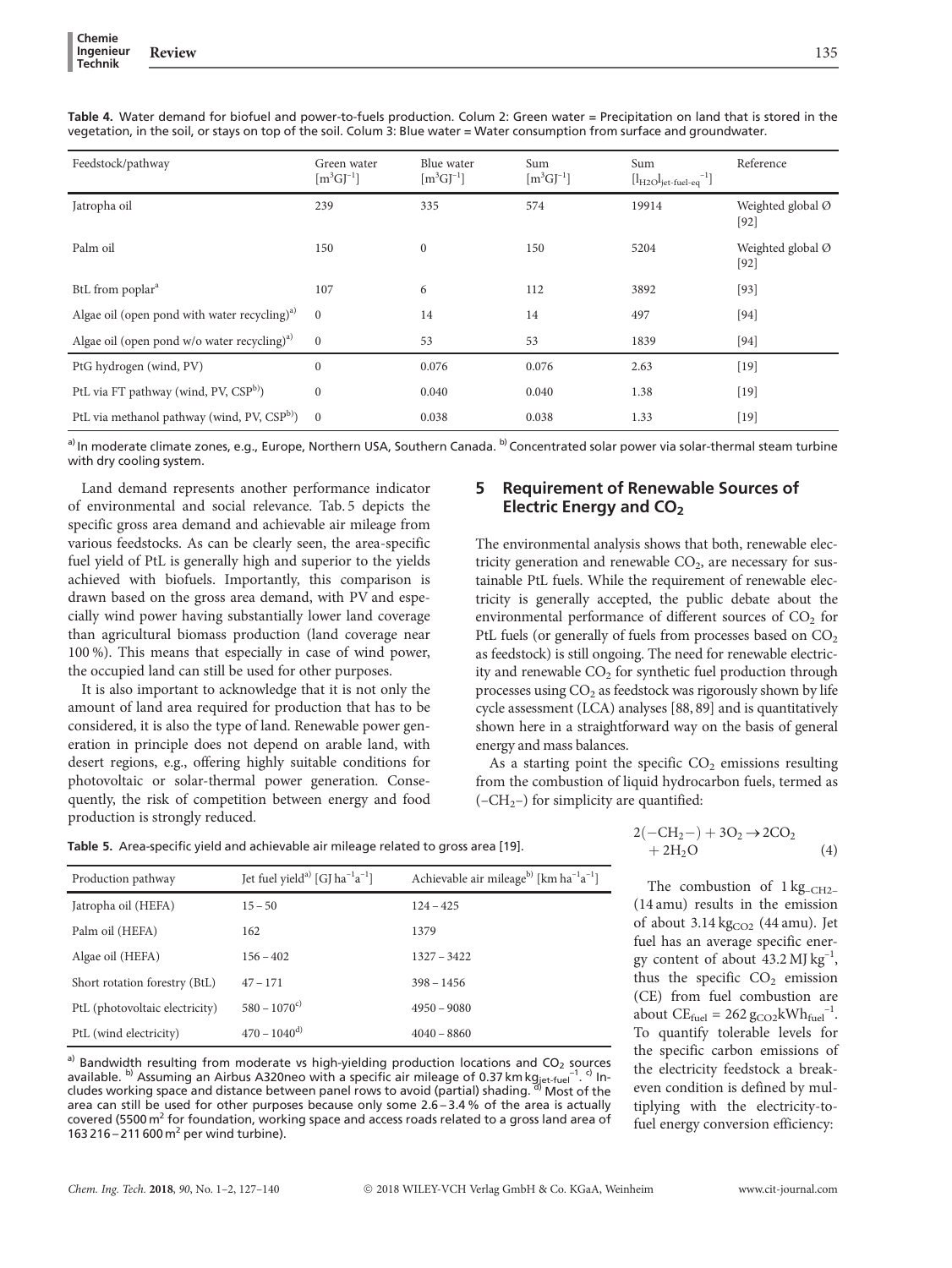#### $CE_{\text{breakeven}} = CE_{\text{fuel}} \eta_{\text{el}\rightarrow\text{fuel}}$  (5)

For typical PtL energy conversion efficiencies  $\eta_{el \to fuel}$ (Tabs. 1 and 2) specific break-even emissions range from about  $100 g_{CO2} kWh_{el}^{-1}$  to  $140 g_{CO2} kWh_{el}^{-1}$ . A deep reduction of GHG emissions compared to conventional fuels is only possible, if the specific emissions of the electricity input are significantly lower. However, typical specific  $CO<sub>2</sub>$  emissions of fossil electricity generation are much higher, ranging from  $800 - 1300 g_{CO2} kWh_{el}^{-1}$  for coal-fired plants and  $380 - 600 g_{CO2} kWh_{el}^{-1}$  for power plants fueled by natural gas [90]. Therefore, PtL-based fuel production from fossil-derived electric energy is highly unsustainable and even few percent of fossil share in the electricity mix can spoil the GHG balance of PtL fuels.

Now, the impact of the  $CO<sub>2</sub>$  source on the GHG balance of PtL fuel production is discussed based on the energy and mass balance of an exemplary process chain using atmospheric  $CO<sub>2</sub>$  in comparison to the utilization of fossil  $CO<sub>2</sub>$ captured from a coal-fired power plant (Fig. 6). For generality, any carbon loss along the production chain is neglected. Clearly, the carbon cycle can only be closed using atmospheric  $CO<sub>2</sub>$ , while fossil derived  $CO<sub>2</sub>$  inevitably accumulates in the atmosphere and contributes to the greenhouse gas effect. The overall  $CO<sub>2</sub>$  emissions need to be allocated between both product streams (177 kJ  $\mathrm{mol_{C}}^{-1}$  electricity and 602 kJ mol $_{\text{C}}^{-1}$  fuel) to prevent double counting. Choosing energy allocation, about 77 % of the overall emissions need to be attributed to the fuel product, and 23 % to the electricity output, leading to about  $56 \text{ g}_{\text{CO2}} \text{MI}_{\text{fuel}}^{-1}$  resulting from



#### Figure 6. Basic process scheme for 1 mol<sub>c</sub> atoms along a fuel production chains in a mass and energy balance, zero carbon loss is assumed for clarity. Utilization of atmospheric CO<sub>2</sub> closes the carbon cycle, while utilization of fossil  $CO<sub>2</sub>$  contributes to GHG accumulation in the atmosphere. The specific energy content of the product streams (602 kJ mol $\rm c^{-1}$  fuel vs 177 kJ mol $\rm c^{-1}$  electricity) call for an allocation of total emissions towards the fuel product. The renewable electricity demand for fuel synthesis (1204 kJ mol $c^{-1}$ ) is much larger than the conventional electricity output.

final fuel combustion alone. Accounting for additional contributions in a proper LCA (e.g., fugitive  $CO<sub>2</sub>$  emission during flue gas capture or gas-to-liquids conversion) can easily result in specific GHG emissions that exceed that of conventional fuel. Furthermore, the specific renewable electricity consumption  $(>1000 \text{ kJ mol}^{-1})$  greatly exceeds the corresponding conventional electricity generation  $(177 \text{ kJ mol}^{-1})$ ; consequently, it is much more effective to reduce overall emissions by substituting the fossil power plant with renewable electricity. Thus, PtL fuels production with a coal-fired power plant as a  $CO<sub>2</sub>$  source is not sustainable due to a very unfavorable energy balance that arises from the mass balance along the fuel production chain.

The above arguments are tailored to coal power plants. An in-depth analysis of all major  $CO<sub>2</sub>$  sources is beyond the scope of this manuscript, but basic trends if to achieve long term carbon-neutrality [2] are indicated in Tab. S2: PtL fuels produced from fossil  $CO<sub>2</sub>$  sources are unsustainable in the long run, because  $CO<sub>2</sub>$  from transportation fuel combustion accumulates in the atmosphere. Biogenic sources are a pragmatic choice for early PtL projects as  $CO<sub>2</sub>$  can be recovered at competitive cost from fermentation processes (biogas upgrading, ethanol production). In the long term, the availability of biogenic CO2 sets severe limits to the potential scale of PtL fuels production. Thus, truly sustainable PtL fuel production at the scale of future fuel demand requires the development of  $CO<sub>2</sub>$  extraction from air.

#### 6 Conclusions

The power-to-liquid pathway offers a viable option for the transition of the aviation sector's energy basis from fossil to renewable, using existing aircraft systems. PtL fuels can potentially meet future demand and offer profound benefits in terms of resource demand (land and water) and greenhouse gas emissions. It should be noted that when continuing burning (alternative sustainable) jet fuels, complementary options are required to address aviation induced climate effects from, e.g., high-altitude and black carbon emissions. Furthermore, all key technologies along the PtL fuel production pathway have already achieved sufficient technological readiness to proceed with process integration and industrial scale-up.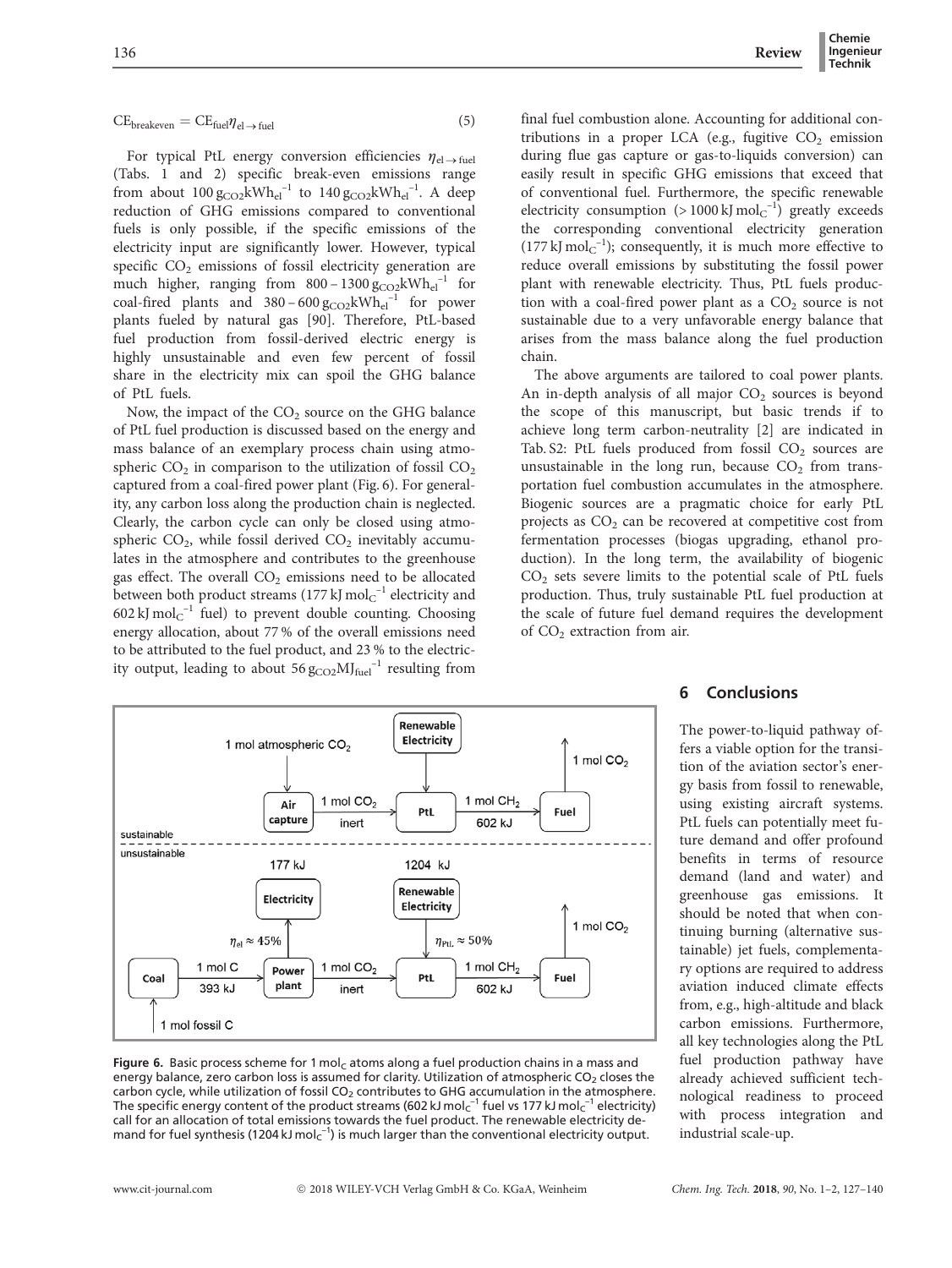The main requirement towards large-scale implementation is a continued cost reduction of renewable hydrogen production from water electrolysis powered by solar and wind energy. On that front, recent interest in various power-to-x schemes led to a steep growth in the number of renewable electrolysis projects at multi-MW scale to drive down electrolysis cost. So far, further processing of renewable hydrogen to kerosene-range PtL fuels is limited to few pioneering research and development projects at small product volumes. Promising PtL options include the Fischer-Tropsch synthesis as liquefaction step, converting syngas into hydrocarbon products. Alternatively, methanol can be generated as liquid intermediate product, to be subsequently converted into hydrocarbon fuels, including jet fuel.

Further development of PtL fuel production will require industrial projects, ASTM approval in case of the methanol route, and appropriate sustainability safeguards to ensure the use of electricity and  $CO<sub>2</sub>$  from renewable sources via a monitoring, reporting and verification (MRV) system.

Looking at the tremendous gap between aviation fuel use and environment targets, it is high time for the sector to engage in the development and ramp-up of PtL jet fuel production using renewable sources. Effective regulatory frameworks have to be installed to enable economic competitiveness and, thus, large-scale uptake of sustainable jet fuels.

This paper builds on results from several research studies financed by the German Ministry for Transport and Digital Infrastructure (BMVI) in the context of the Mobility and Fuel Strategy of the German Government, the German Environment Agency (UBA), the Research Association for Combustion Engines (FVV), and the German Association of the Automotive Industry (VDA).



Valentin Batteiger is a senior researcher at Bauhaus Luftfahrt e.V., a nonprofit research institution located near Munich, where he explores renewable energy options for a future mitigation of the climate impact caused by civil aviation. His current research interest is on truly scalable and potentially disruptive energy alternatives such as battery electric

propulsion or solar fuel synthesis. Before joining Bauhaus Luftfahrt Valentin studied Physics at TU Darmstadt, and received a doctoral degree for precision laser spectroscopy and for a demonstration of phonon lasing at the Max-Planck-Institute of Quantum Optics in Garching.



Arne Roth leads the research focus area Alternative Fuels at Bauhaus Luftfahrt e.V. He is particularly interested in fuel chemistry, the assessment of renewable feedstock potentials and the holistic evaluation of alternative jet fuels produced from biomass and other regenerative raw materials and energy sources. Before turning towards alternative

fuels, Arne was concerned with chemical hydrogen storage in solid state materials. He studied Chemistry at the Bielefeld University and holds a doctoral degree in Bioinorganic Chemistry from the Friedrich-Schiller-University Jena.



Patrick Schmidt is senior project manager with Ludwig-Bölkow-Systemtechnik GmbH (LBST) a Munich-based technology and strategy consultancy. During his 15 years career with LBST, he contributed to numerous studies on energy, mobility and sustainability aspects, e.g. for automotive manufacturers, the aviation and energy

industry, the European Commission, European Parliament, German federal, state and regional bodies. Between 2010 and 2015 Patrick Schmidt was part of the scientific council accompanying the Mobility and Fuel Strategy of the German Government. Patrick Schmidt studied electrical engineering at the University of Applied Sciences in Karlsruhe.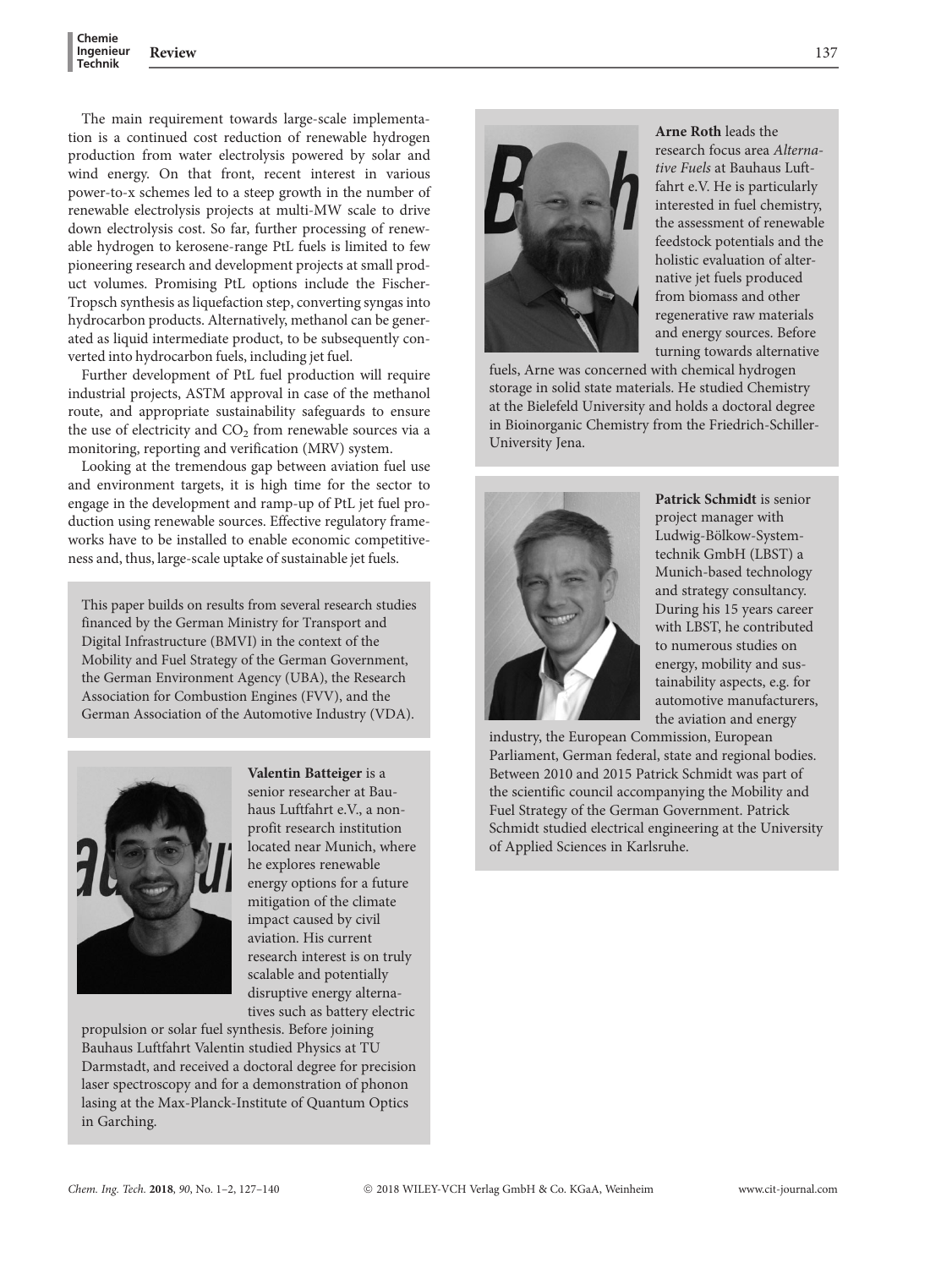

Werner Weindorf obtained an engineering degree in physics with emphasis on environmental technology at the University of Applied Sciences in Munich. He is senior scientist at LBST and a renowned expert in lifecycle analyses (LCA), energy processes, and energy systems, having analyzed environmental impacts 'cradle-to-grave' for over

15 years. He works for the European Joint Research Centre (JRC) and for several clients on the assessment of greenhouse gas emissions, air pollutant emissions, energy use, and costs of fossil and renewable fuels. Between 2010 and 2015 he was part of the scientific council accompanying the Mobility and Fuel Strategy of the German Government.



Tetyana Raksha is a researcher with LBST since 2011. She was instrumental in LBST studies on energy potentials and scenarios, energy saving and energy applications in the industry and techno-economic analysis of hydrogen delivery concepts. Tetyana Raksha holds a Diploma in electrical engineering from National Technical Univer-

sity of Ukraine and a degree Diplom-Ingenieurin from Technical University Munich.

# Symbols used

CE  $[g_{CO2}kWh_{fuel}^{-1}]$  CO<sub>2</sub> emission

Abbreviations

ASTM American Society for Testing and Materials BtL biomass-to-liquid CRI Carbon Recycling International DAC direct air capture FT Fischer-Tropsch GHG greenhouse gas

- GtL gas-to-liquids
- LCA life cycle assessment
- MRV monitoring, reporting and verification
- MtG methanol-to-gasoline<br>PEM polymer electrolyte m
- polymer electrolyte membrane
- PtL power-to-liquids
- RWGS reverse water-gas-shift
- SOEL solid oxide electrolyzer technology
- TSA temperature swing adsorption/desorption

# References

- [1] Adoption of the Paris Agreement FCCC/CP/2015/L.9, United Nations Framework Convention on Climate Change (UNFCCC), Bonn 2015.
- [2] C. Figueres, H. J. Schellnhuber, G. Wintemann, J. Rockström, A. Hobley, S. Rahmstorf, Nature 2017, 546, 593 – 595.
- [3] A Sustainable Flightpath towards Reducing Emissions, Air Transport Action Group (ATAG), Geneva 2012.
- [4] Current Market Outlook 2013 2032, Boeing Commercial Airplanes, Seattle, WA 2013.
- [5] Global Market Forecast 2012 2031: Navigating the Future, Airbus S.A.S, Leiden 2012.
- [6] Assembly Resolution on International Aviation and Climate Change, UNFCC, Bonn 2011.
- [7] D. S. Lee, D. W. Fahey, P. M. Forster, P. J. Newton, R. C. Wite, L. L. Lima, B. Owen, R. Sausen, Atmos. Environ 2009, 43 (22 – 23), 3520 – 3537.
- [8] D. S. Lee, W. Hare, in Bridging the Emissions Gap, UNEP, Nairobi 2011, Ch. 4.
- [9] F. Müller-Langer, K. Naumann, K. Zech, P. Schmidt, W. Weindorf, M. Grimme, M. Hepting, C. Heidt, Drop-In-Kraftstoffe für die Luftfahrt, Kurzstudie, BMVI, Berlin 2014.
- [10] CORE-JetFuel, Final Report (D6.6), Fachagentur Nachwachsende Rohstoffe e.V., Gülzow-Prüzen 2016.
- [11] K. Maniatis, et al., 2 Million Tons per Year: A Performing Biofuels supply Chain for EU Aviation, Revision of the version initially published June 2011, EU Commision, Brussels 2013. https:// ec.europa.eu/energy/sites/ener/files/20130911\_a\_performing\_ biofuels\_supply\_chain.pdf
- [12] IATA Guidance Material for Sustainable Aviation Fuel Management, 2 ed., IATA, Geneva 2015.
- [13] Proposed ICAO Vision on Aviation Alternative Fuels, International Civil Aviation Organization (ICAO), Montreal 2017. https:// www.icao.int/Meetings/CAAF2/Documents/CAAF.2.W-P.013.4.en.pdft
- [14] Sustainable Use of Global Land and Biomass Resources, UBA, Dessau-Roßlau 2013.
- [15] M. Wise, M. Muratori, P. Kyle, "Biojet fuels and emissions mitigation in aviation: An integrated assessment modeling analysis", Transp. Res. Part D 2017, 52, 244 – 253.
- [16] S. el Takriti, N. Pavlenko, S. Searle, Mitigating international aviation emissions - Risks and opportunities for alternative jet fuels, Whitepaper, The International Council on Clean Transportation, Berlin 2017.
- [17] W. Chuech, C. Falter, M. Abbott, D. Scipio, P. Furler, S. Haile, A. Steinfeld, Science 2010, 330 (6012), 1797 – 1801.
- [18] D. Marxer, P. Furler, H. Geerlings, C. Falter, V. Batteiger, A. Sizmann, A. Steinfeld, J. R. Scheffe, Energy Fuels 2015, 29 (5), 3241 – 3250.
- [19] P. Schmidt, W. Weindorf, A. Roth, V. Batteiger, F. Riegel, Powerto-Liquids – Potentials and Perspectives for the Future Supply of Renewable Aviation Fuel, UBA, Berlin 2016.
- [20] D. H. König, M. Freiberg, R. U. Dietrich, A. Wörner, Fuel 2015, 159, 289 – 297.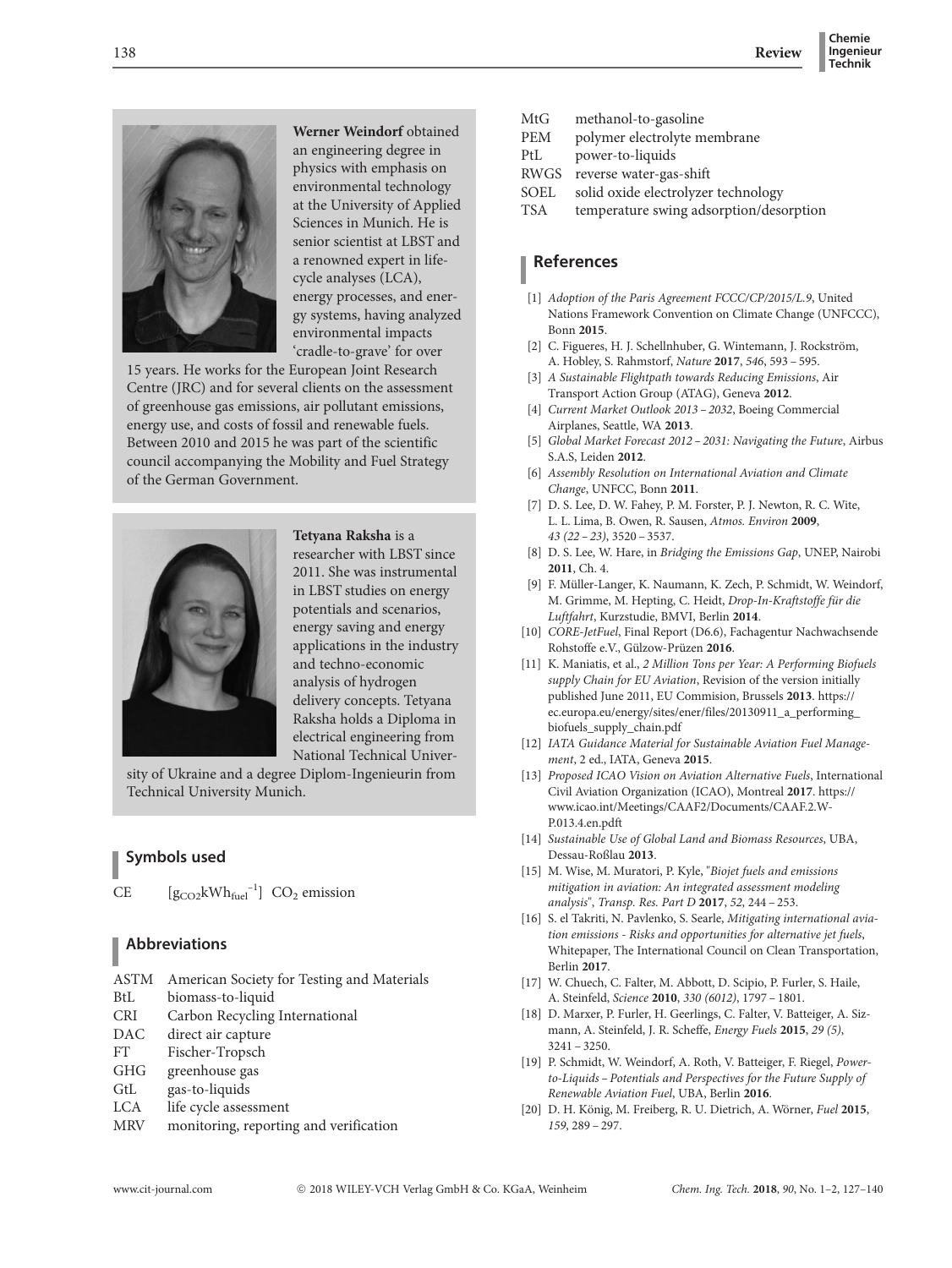- [21] D. Hautmann, Neue Energ. 2012, 2012 (4), 40 44.
- [22] https://fuelcellsworks.com/news/second-quarter-2017-results/ (accessed on October 26, 2017)
- [23] L. Bertuccioli et al., Development of Water Electrolysis in the European Union, Final Report, Fuel Cells and Hydrogen Joint Undertaking, Brussels 2014.
- [24] Commercialisation of Energy Storage in Europe, Final report, McKinsey, New York 2015.
- [25] B. D. James, W. G. Colella, J. Moton, G. Saur, T. Ramsden, PEM Electrolysis H2A Production Case Study Documentation, Strategic Analysis, Arlington, VA 2013.
- [26] H. Wirth, Aktuelle Fakten zur Photovoltaik in Deutschland, Fraunhofer ISE, Freiburg, 2017.
- [27] B. Nykvist, M. Nilsson, Nat. Clim. Change 2015, 5, 329 332.
- [28] Stromspeicher in der Energiewende, Agora Energiewende, Berlin 2014.
- [29] R. Zennaro, in Greener Fischer-Tropsch Processes (Eds. P. M. Maitlis, A. de Klerk), Wiley-VCH, Weinheim 2013.
- [30] R. Rapier, Inside Shell's Bintulu GTL Plant, EnergyTrends Insider, 14.11.2010. www.energytrendsinsider.com/2010/11/14/insideshells-bintulu-gtl-plant
- [31] L. Carlsson, N. Fabricius, From Bintulu Shell MDS to Pearl GTL in Qatar, Shell International, London 2005.
- [32] https://www.umweltbundesamt.de/daten/energiebereitstellungverbrauch/stromverbrauch (accessed on July 19, 2017)
- [33] T. Fleisch, Associated Gas Monetization via miniGTL Conversion of Flared Gas into Liquid Fuels & Chemicals, World Bank, Washington, DC 2014.
- [34] www.worldbank.org/en/programs/gasflaringreduction (accessed on July 19, 2017)
- [35] S. LeViness, A. L. Toncovich, K. Jarosch, S. Fitzgerald, B. Yang, J. McDaniel, Improved Fischer-Tropsch Economics Enabled by Microchannel Technology, Celocys, Ohio 2008.
- [36] www.velocys.com/press/nr/nr170630.php (accessed on July 20, 2017)
- [37] www.velocys.com/projects\_red\_rock.php (accessed on July 20, 2017)
- [38] http://soletair.fi (accessed on July 21, 2017)
- [39] ASTM D7566: Standard Specification for Aviation Turbine Fuel Containing Synthesized Hydrocarbons, ASTM International, West Conshohocken, PA 2017.
- [40] X. Xiaoding, J. A. Moulijn, Energy Fuels 1996, 10 (2), 305 325.
- [41] O. Martin, PhD Thesis, ETH Zurich 2016.
- [42] O. Martin et al., Angew. Chem., Int. Ed. 2016, 55 (21), 6261 – 6265.
- [43] M. D. Porosoff, B. Yan, J. G. Chen, Energy Environ. Sci. 2015,  $9(1), 62 - 73$
- [44] World's Largest CO2 Methanol Plant, Carbon Recycling International (CRI), February 14, 2016. www.carbonrecycling.is/georgeolah/2016/2/14/worlds-largest-co2-methanol-plant
- [45] http://carbonrecycling.is/vulcanol (accessed on July 25, 2017)
- [46] M. Alvarado, Methanol, HIS Markit, London 2016. www. methanol.org/wp-content/uploads/2016/07/Marc-Alvarado-Global-Methanol-February-2016-IMPCA-for-upload-towebsite.pdf
- [47] Methanol Gasoline Blends, Methanol Institute, Washington, DC 2016. www.methanol.org/wp-content/uploads/2016/06/Blenders-Product-Bulletin-Final.pdf
- [48] http://news.stenaline.co.uk/pressreleases/stena-line-launches-theworld-s-first-methanol-ferry-1137516 (accessed on September 06, 2017)
- [49] S. A. Tabak, A. A. Avidan, F. Krambec, Production of synthetic gasoline and diesel fuel from non-petroleum sources, Mobil

Research and Development Corporation, Paulsboro, New Jersey 1985.

- [50] A. A. Avidan, Stud. Surf. Sci. Catal. 1988, 36, 307 323.
- [51] A. Maun, *PhD Thesis*, Universität Duisburg-Essen 2013.
- [52] C. Bergins, H. Kikkawa, H. Kobayashi, T. Kawasaki, S. Wu, in Proc ot the XXI World Energy Congr., Global CCS Institute, Docklands, VIC 2010.
- [53] M. Specht, F. Staiss, A. Bandi, T. Weimer, Int. J. Hydrogen Energy 1998, 23 (5), 387 – 396.
- [54] M. Specht, A. Bandi, M. Elser, F. Staiss, in Advances in Chemical Conversions for Mitigating Carbon Dioxide (Eds: T. Inui, M. Anpo, K. Izui, S. Yanagida, T. Yamaguchi), Elsevier Science, Amsterdam 1998, 363 – 366.
- [55] M. D. Eisaman, L. Alvarado, D. Lamer, P. Wang, B. Garg, K. A. Littau, Energy Environ. Sci. 2010, 4 (4), 1319 – 1328.
- [56] www.climeworks.com/co2-capture-plants.html (accessed on October 20, 2015)
- [57] P. Schmidt, W. Weindorf, W. Zittel, T. Raksha, "Renewables in Transport 2050", Final Report, FVV, Frankfurt 2016.
- [58] W. L. Becker, R. J. Braun, M. Penev, M. Melaina, Energy 2012,  $47$  (1), 99 – 115.
- [59] http://carbonrecycling.is/george-olah/2016/2/14/worlds-largestco2-methanol-plant (accessed on October 25, 2017)
- [60] http://soletair.fi/news/finnish-demo-plant-produces-renewablefuels/ (accessed on October 25, 2017)
- [61] www.sunfire.de/de/unternehmen/presse/detail/blue-crudesunfire-produziert-nachhaltigen-erdoelersatz (accessed on October 25, 2017)
- [62] www.sunfire.de/de/unternehmen/presse/detail/erstekommerzielle-blue-crude-produktion-entsteht-in-norwegen (accessed on October 25, 2017)
- [63] M. Nishimura, JP-NO Energy Science Week, Tokyo, May 2015.
- [64] A Hydrogen Roadmap for South Australia, Government of South Australia, Adelaide SA 2017. https://service.sa.gov.au/cdn/ ourenergyplan/assets/hydrogen-roadmap-11-sept-2017.pdf
- [65] M. Fasihi, D. Bogdanov, C. Breyer, Sustainibility 2017, 9 (2), 306.
- [66] LBST PtX project database, Ludwig-Bölkow-Systemtechnik, Ottobrunn 2017.
- [67] www.europeanpowertogas.com/ (accessed on October 25, 2017)
- [68] www.powertogas.info/power-to-gas/pilotprojekte-im-ueberblick/ ?no\_cache=1 (accessed on October 25, 2017)
- [69] www.arevah2gen.com/wp-content/uploads/2017/04/arevah2genhannover-messe-Ger-v2.pdf (accessed on October 25, 2017)
- [70] www.hydrogenics.com/wp-content/uploads/Renewable-Hydrogen-Brochure.pdf (accessed on October 25, 2017)
- [71] www.itm-power.com/news-item/100mw-electrolyser-plantdesigns-to-be-launched-at-hannover (accessed on October 25, 2017)
- [72] http://nelhydrogen.com/assets/uploads/2017/06/Nel-ASA\_Presentation\_May-2017\_v2.pdf (accessed on October 25, 2017)
- [73] M. Waidhas, 1st Int. Conference in Electrolysis, Copenhagen, June 2017.
- [74] C. von Olshausen, Kraftstoffe der Zukunft, Berlin, January 2015.
- [75] S. Siegemund et al., The Potential of Electricity-Based Fuels for Low-Emission Transport in the EU, dena/LBST, Berlin 2017.
- [76] P. Kasten, M. Mottschall, W. Köppel, C. Degünther, M. Schmied, P. Wüthrich, Erarbeitung einer fachlichen Strategie zur Energieversorgung des Verkehrs bis zum Jahr 2050, Endbericht, UBA, Dessau-Roßlau 2016.
- [77] Herstellung von Kraftstoffen aus CO2 und H2O unter Nutzung regenerativer Energie, Arbeitspaket D Ökobilanz Kurzfassung, Universität Stuttgart, Stuttgart 2015.
- [78] D. S. Lee et al., Atmos. Environ. 2010, 44 (37), 4678 4734.